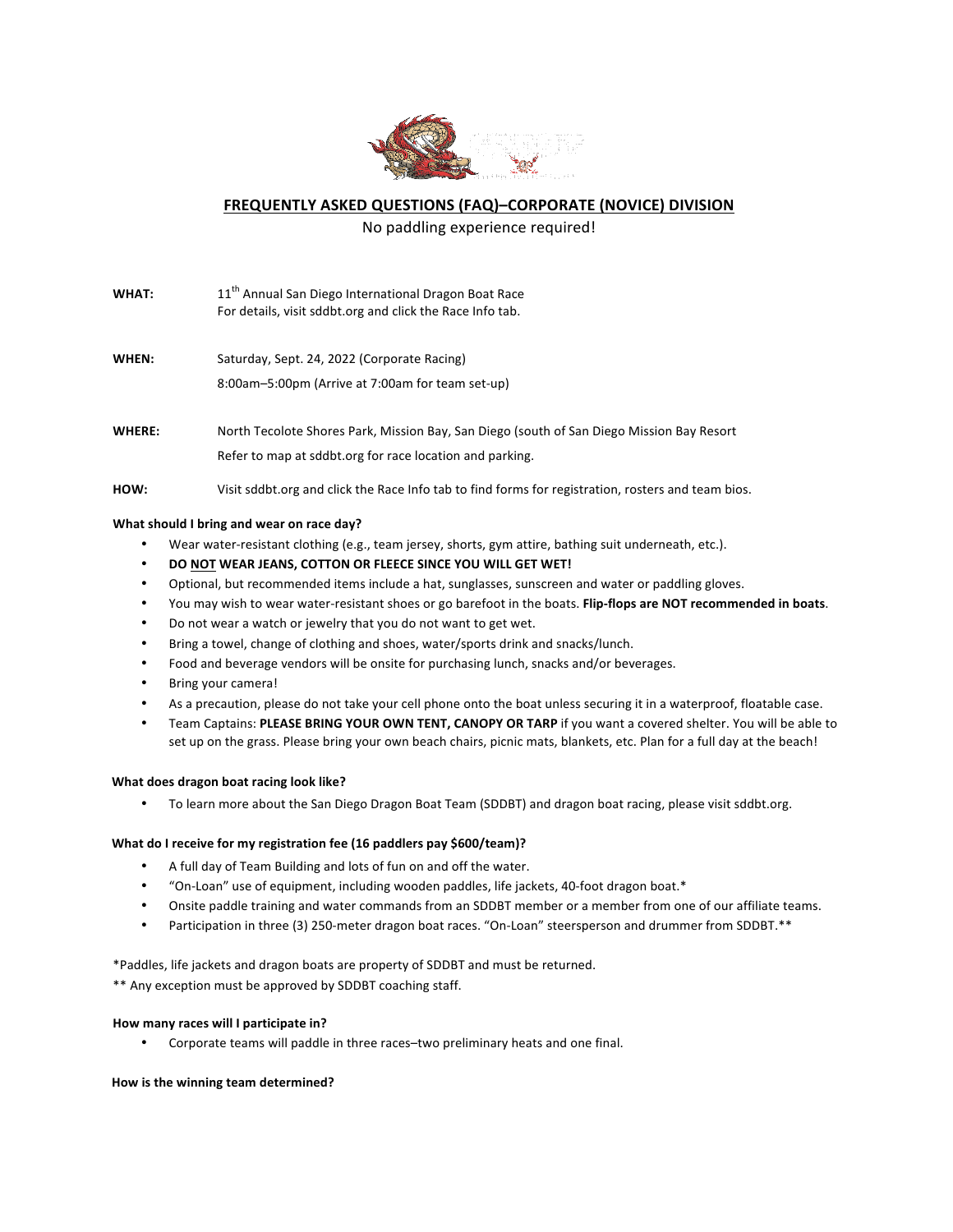SDDBT will use combined times in two (2) preliminary races to determine whether the team will race in Division A, Division B, Division C or Division D final. SDDBT has full discretion to call the winner of close races.

## **What do I receive if my team wins?**

• The top three teams for each Division will rank First (gold), Second (silver) or Third (bronze) place for racing.

## May I participate if I do not have a team of 16?

Yes. SDDBT will either place you on a team or provide you with additional paddlers should you fall short.

## May I participate in the race if I can only stay for part of the day?

SDDBT will find you a replacement. Alternatively, your team may race with fewer than 16 paddlers, but must always have the minimum number of female paddlers (eight female paddlers in the boat).

#### Will I have the opportunity to practice before race day?

Yes! Corporate (novice) teams are allowed to sign up for a one-hour practice time slot on Friday, Sept. 23, 2022. Practice times will be available between 4:00-6:00pm. You must sign up on the race website to reserve your time.

#### **What can I do to prepare and train for the race?**

Cardio and strength training are recommended, but not necessary. Leading up to the race and especially on race day, be sure to stay hydrated and stretch when possible!

#### **What is the physical distance of the races?**

Corporate (novice) races are 250 meters.

#### How can I monitor the progress of my team throughout the race?

• SDDBT will post the results from each heat on the Race Board, located near the marshalling area.

## **Will I have "down time" between races?**

Yes! You will probably have a race every few hours over several hours. Before your first race, your team will receive "training" on how to paddle. Every time you race, you will go to the "marshalling" area to line up and put on life jackets. Between races, you will have "down time". You may want to put on dry clothing, watch other dragon boat races, visit our vendor village to purchase a San Diego Dragon Boat Race t-shirt or grab a bite from one of our food vendors.

#### **Is the event free and open to the public? May friends and family watch me paddle?**

Absolutely! Our Annual San Diego International Dragon Boat Race is for everyone! Only paddling requires payment of a fee. Invite your friends, family and fans to come down for the day and cheer you on! Our race location is ideal for viewing the entire race from start to finish.

#### **What is the race schedule?**

#### **PRELIMINARY RACE SCHEDULE**

|  | 7:00am | Paddlers arrive and set up tents, E-Z ups, etc. |
|--|--------|-------------------------------------------------|
|--|--------|-------------------------------------------------|

- 8:00am-4:00pm Dragon Boat Racing begins at 8:00am sharp! Be on time!
- 4:15pm (approx.) Corporate (Novice) Awards

#### **Team Captains:**

• If you have paddlers who have not already submitted an online waiver, please bring executed waivers to the registration tent when you arrive at the race site. All paddlers must sign a waiver before getting into a boat.